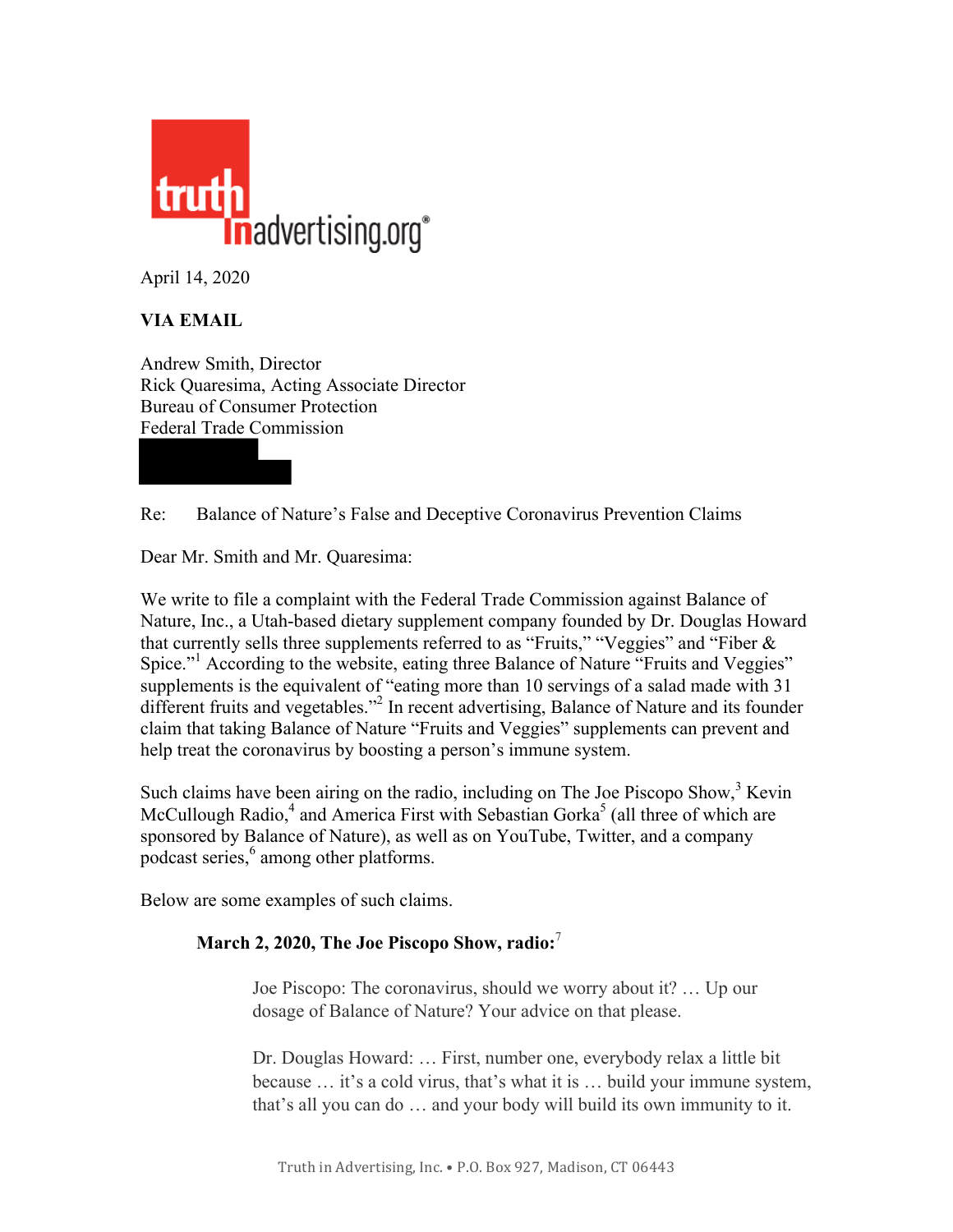… I take Balance of Nature, I keep active, and I try to stay out of any difficulties in relationships.

### **March 2, 2020 The Joe Piscopo Show, Twitter (since removed):<sup>8</sup>**



**March 16, 2020, Reinventing Your Health with Dr. Howard, Podcast, Episode 16, "Your Immune System and the Coronavirus":9**



Kevin McCullough (host): [Improving your immune system] all starts with the chemical part of what Dr. Howard was talking about, the 'Fruits' and the 'Veggies' are the foundation for that. Doc, when people try them, they're actually combining those phytonutrients of the 31 fruits and vegetables, and what happens when they do?

Dr. Howard: Well, what it does is it literally goes to your system, it starts increasing your ability of your, of the white blood cells of your body to be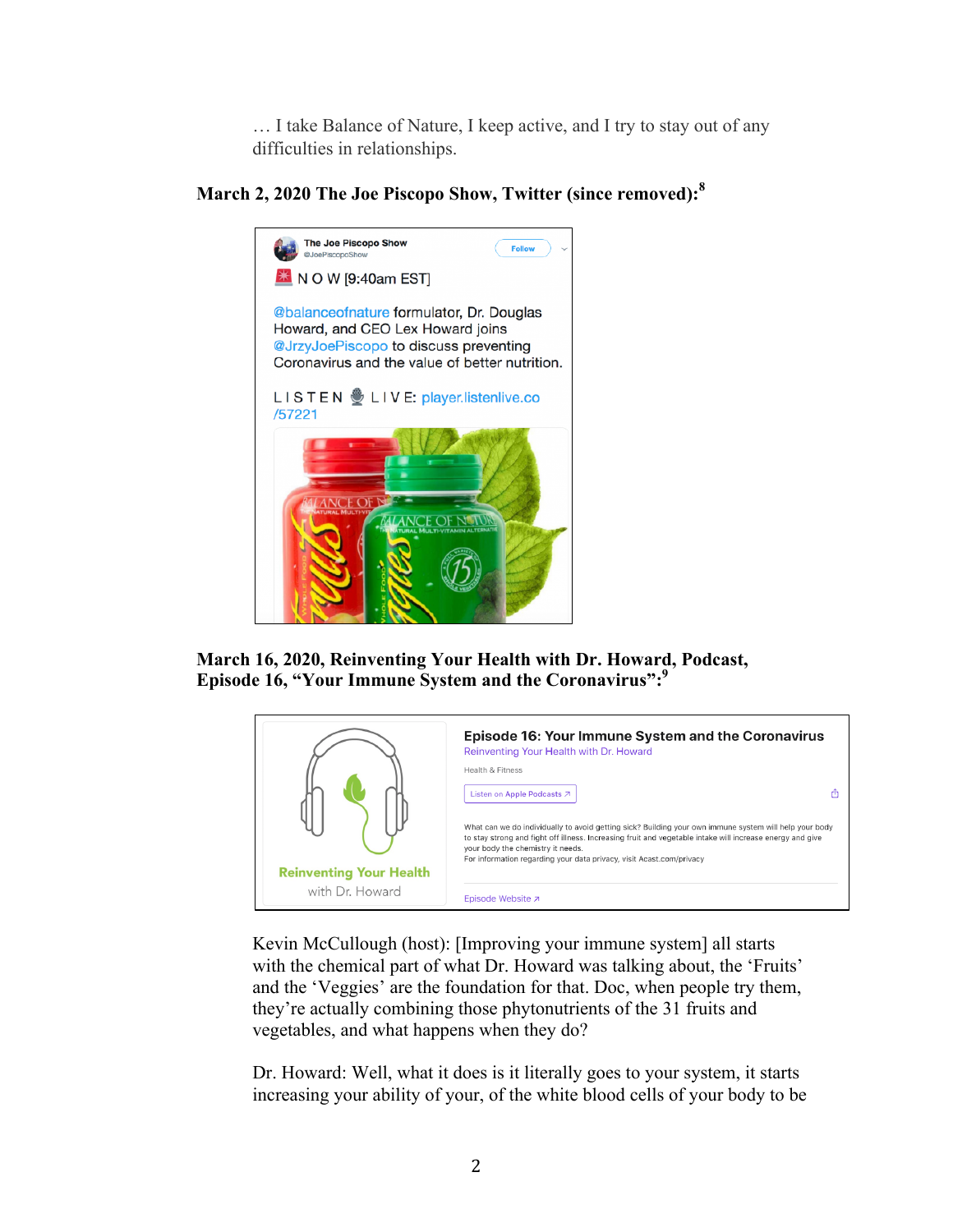able to recognize the bad predators that are coming in quicker and get rid of them faster. And so needless to say, the more you can get, the more color, the more variety, the more different types of fruits and vegetables into your system, the better. … And they start working exponentially.

#### **April 6, 2020, Reinventing Your Health with Dr. Howard, Podcast, Episode 19, "Is Chloroquine the Answer":10**



Kevin McCullough (host): Doc Howard, I appreciate your constant encouragement to boost our immune systems. … Those 'Fruits and Veggies,' I take them every day. I have upped my dosage the last couple of weeks because I am the one person in the house that's been going out and having contact with the public, even at the grocery stores and stuff. So I gotta tell you, it's working for me, I think it will work for you. 800-246- 8751, you're gonna get 35% off if you call today and free shipping on your first preferred order. It's gonna be something you're gonna be glad you did. Build your immune system. Fight back. You don't have to give in to this mentality that we're all victims to the circumstances. You can do something about that. Doc Howard, thank you as always for your time.

#### **April 7, 2020, The Joe Piscopo Show, radio:** <sup>11</sup>

Now more than ever it's time to try Balance of Nature's 'Fruits' and vegetables in capsule form. Remember the best defense against any virus is your own immune system. Balance of Nature's not like ordinary vitamins … Strengthen your immune system today. … You know we all make choices about cutting costs, especially now. The last things you want to cut is [sic] the things that are helping you the most. Don't cut costs on your health. Start your journey to a stronger immune system and overall better health by calling Balance of Nature.

### **April 8, 2020, The Joe Piscopo Show, radio:** 12

Hey, Joe Piscopo on the radio telling you about Balance of Nature. You gotta go to balanceofnature.com. You know, Balance of Nature, it builds up your immune system, okay, that's what I always love to tell you about.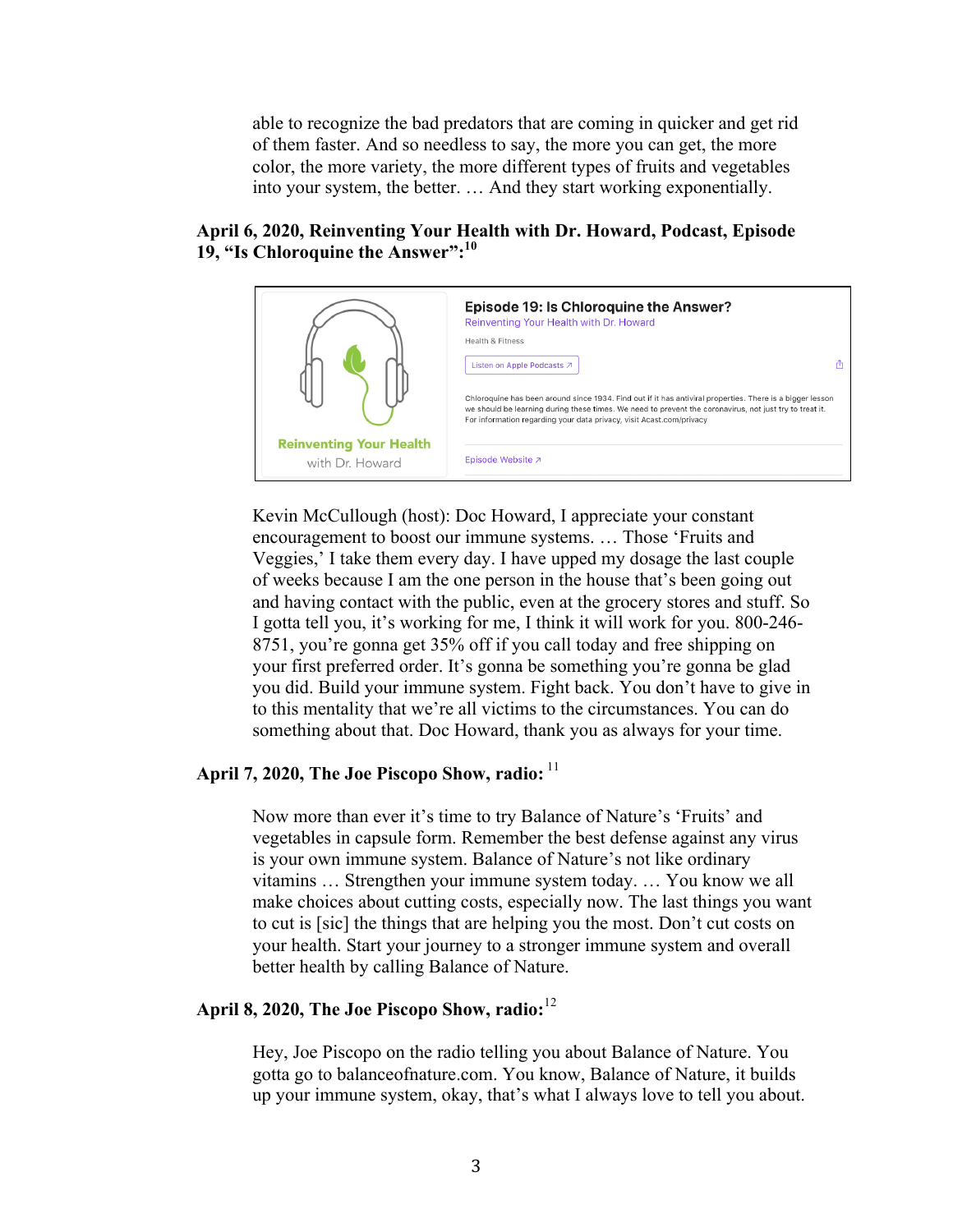Now, I can't make a clinical study, 'oh you can't say that, oh you can't, oh the FDA won't let, oh.' We need to stop, I'm telling you what works for me, and if it works for me, it's gonna work for you.

TINA.org has collected more than 20 examples of such deceptive and unsubstantiated claims, which are available a[t https://www.truthinadvertising.org/balance-nature](https://www.truthinadvertising.org/balance-nature-database/)[database/.](https://www.truthinadvertising.org/balance-nature-database/) 

Balance of Nature is no stranger to the FTC. In 2018, the National Advertising Division referred the company to the Commission's attention for its use of unsubstantiated marketing claims about its dietary supplement, including claims that it enhances the immune system, prevents pneumonia, mitigates symptoms of multiple sclerosis, and prevents cancer.<sup>13</sup> At that time, the Commission decided not to take action.<sup>14</sup> Subsequently, in August 2019, the U.S. Food and Drug Administration sent the company a warning letter because of its use of unapproved drug treatment claims to market its supplements – claims such as "Fruits and Veggies'" ability to treat multiple sclerosis, diabetes and arthritis. $15$ 

Now, during the coronavirus pandemic,  $16$  the company is capitalizing on the fact that there is no known treatment or vaccine for COVID-19 and marketing its "Fruits and Veggies" supplements as a way to prevent and treat coronavirus. As the above deceptive marketing examples show, Balance of Nature is taking advantage of susceptible consumers' fear of the pandemic to sell its dietary supplement. This tactic not only causes financial harm for consumers but can also have serious health consequences as well.<sup>17</sup>

As such, TINA.org strongly urges the FTC to immediately investigate the claims being made by Balance of Nature and take prompt and appropriate enforcement action.

If you have any questions, please do not hesitate to contact us.

Sincerely,

Laura Smith, Esq. Bonnie Patten, Esq. Legal Director Executive Director Truth in Advertising, Inc. Truth in Advertising, Inc.

Cc via email: Dr. Douglas Howard Chief Executive Officer Balance of Nature, Inc.

> Christopher Henderson General Counsel Salem Media Group, Inc.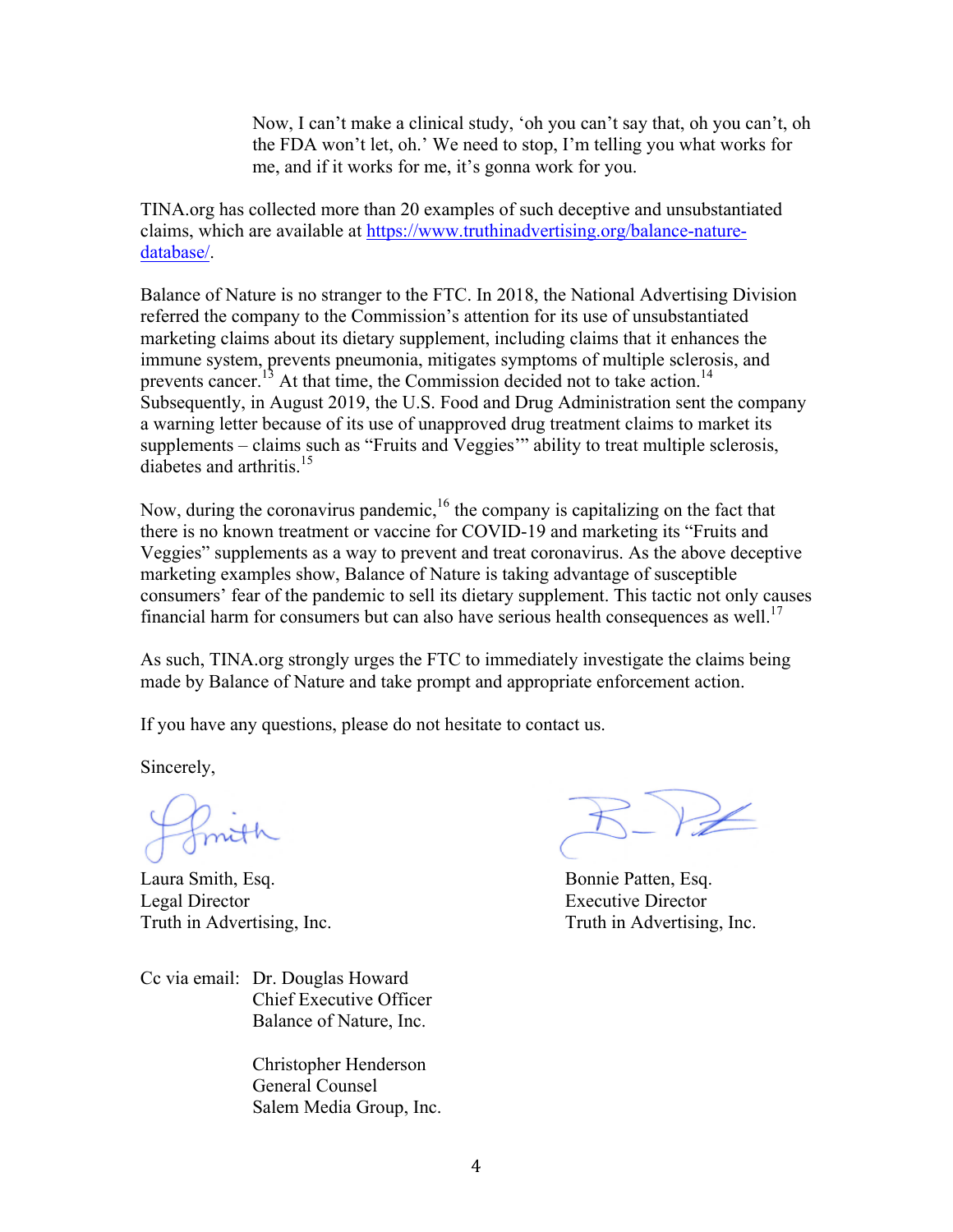[https://www.balanceofnature.com/#!/.](https://www.balanceofnature.com/#!/)  $\overline{a}$ 

 $^{2}$  [https://www.balanceofnature.com/faq/#!/.](https://www.balanceofnature.com/faq/#!/)

<sup>3</sup> [https://am970theanswer.com/content/all/joe-piscopo.](https://am970theanswer.com/content/all/joe-piscopo)

<sup>4</sup> [https://am970theanswer.com/radioshow/578.](https://am970theanswer.com/radioshow/578)

<sup>5</sup> [https://www.sebgorka.com/.](https://www.sebgorka.com/)

 $^6$  [https://www.listennotes.com/podcasts/reinventing-your-health-with-dr-howard-cpe8LKY0TXk/.](https://www.listennotes.com/podcasts/reinventing-your-health-with-dr-howard-cpe8LKY0TXk/)

 $^7$  https://www.truthinadvertising.org/wp-content/uploads/2020/03/Joe-Piscopo-BoN-03 02 20trimmed.mp4.mp4.

<sup>8</sup> [https://www.truthinadvertising.org/wp-content/uploads/2020/03/Joe-Piscopo-Show-Balance-of-](https://www.truthinadvertising.org/wp-content/uploads/2020/03/Joe-Piscopo-Show-Balance-of-Nature-tweet.png)[Nature-tweet.png;](https://www.truthinadvertising.org/wp-content/uploads/2020/03/Joe-Piscopo-Show-Balance-of-Nature-tweet.png) [https://twitter.com/JoePiscopoShow/status/1234487093314887681.](https://twitter.com/JoePiscopoShow/status/1234487093314887681)

<sup>9</sup> [https://www.listennotes.com/podcasts/reinventing-your/episode-16-your-immune-](https://www.listennotes.com/podcasts/reinventing-your/episode-16-your-immune-XY1rvDfbjLd/)XY1rvDfbjLd/.

Note that the total number of fruits and vegetables claimed to be in the Balance of Nature supplements is 31. [https://www.balanceofnature.com/product/fruits-veggies/#!/.](https://www.balanceofnature.com/product/fruits-veggies/#!/)

<sup>10</sup> [https://www.listennotes.com/podcasts/reinventing-your/episode-19-is-chloroquine](https://www.listennotes.com/podcasts/reinventing-your/episode-19-is-chloroquine-dL4AbITcpfE/)dL4AbITcpfE/.

<sup>11</sup> [https://www.truthinadvertising.org/wp-content/uploads/2020/04/JoePiscopo-8.17-AM-](https://www.truthinadvertising.org/wp-content/uploads/2020/04/JoePiscopo-8.17-AM-4_7_20.m4a)4\_7\_20.m4a.

<sup>12</sup> [https://www.truthinadvertising.org/wp-content/uploads/2020/04/JoePiscopo-9.18-AM-](https://www.truthinadvertising.org/wp-content/uploads/2020/04/JoePiscopo-9.18-AM-4_8_20.m4a)4\_8\_20.m4a.

<sup>13</sup> Nov. 6, 2017 NAD Press Release[, https://asrcreviews.org/balance-of-nature-inc-fails-to](https://asrcreviews.org/balance-of-nature-inc-fails-to-respond-to-nad-inquiry-into-ad-claims-for-balance-of-nature-dietary-supplement-claims-referred-to-ftc/)[respond-to-nad-inquiry-into-ad-claims-for-balance-of-nature-dietary-supplement-claims-referred](https://asrcreviews.org/balance-of-nature-inc-fails-to-respond-to-nad-inquiry-into-ad-claims-for-balance-of-nature-dietary-supplement-claims-referred-to-ftc/)to-ftc/.

<sup>14</sup> June 20, 2018 FTC Letter to NAD, [https://www.ftc.gov/system/files/documents/public\\_statements/1388262/2018-06-](https://www.ftc.gov/system/files/documents/public_statements/1388262/2018-06-20_balance_of_nature_resolution_letter.pdf) 20\_balance\_of\_nature\_resolution\_letter.pdf.

<sup>15</sup> August 20, 2019 FDA Warning Letter to Evig LLC dba Balance of Nature, [https://www.fda.gov/inspections-compliance-enforcement-and-criminal-investigations/warning](https://www.fda.gov/inspections-compliance-enforcement-and-criminal-investigations/warning-letters/evig-llc-dba-balance-nature-580888-08202019)[letters/evig-llc-dba-balance-nature-580888-08202019.](https://www.fda.gov/inspections-compliance-enforcement-and-criminal-investigations/warning-letters/evig-llc-dba-balance-nature-580888-08202019) As of April 2020, Balance of Nature continues to make claims that its supplements can treat multiple sclerosis, among other things. *See* [https://www.balanceofnature.com/video/#!/.](https://www.balanceofnature.com/video/#!/)

TINA.org has also alerted the FDA to the issues described in this letter.